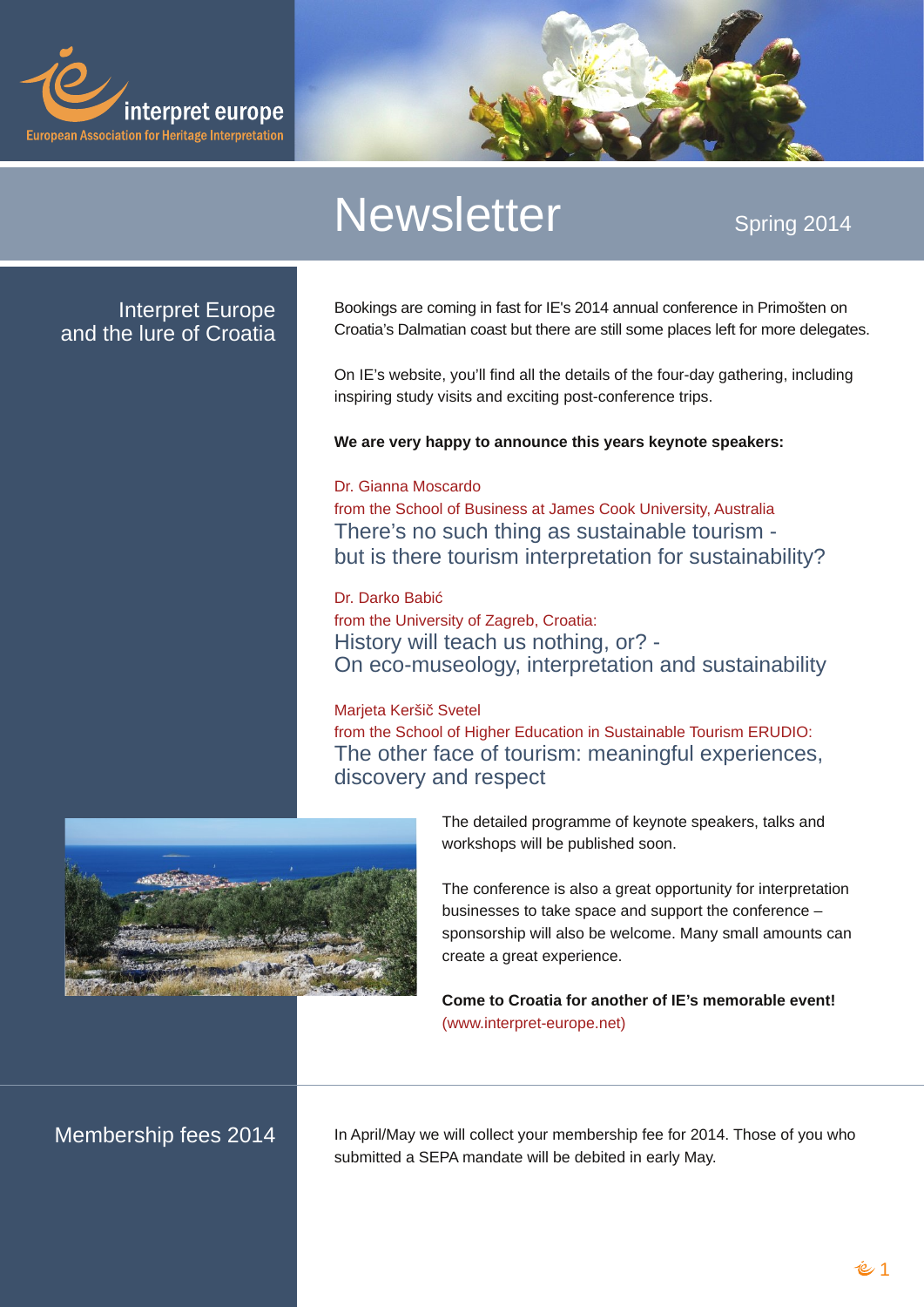# Reports from our members

SCNI – Conception and birth *by Sven Hultman*

This is my story, my interpretation, of how SCNI<sup>1</sup> was conceived and born. As with any other story, it could be told in many ways. I have chosen to focus on three persons who, in my opinion, were instrumental in the process. In addition to that, the time must be right. And that is where my story begins.

After the Rio conference in 1992², the term 'biodiversity' started spreading around the world. Many had, long before that, recognized the sad state of affairs of the (our!) environment – a fast extinction of species was (is) one of the big problems. The Convention on Biological Diversity gave badly needed ammunition to the conservation movement. During the 90s, a tsunami of money and activities for conservation rolled over Sweden. The flood largely swept away the limited work that was being done concerning outdoor recreation and interpretation.

Towards the end of the 90s, it gradually became clear that the environmental problems were not caused by the environment – but (surprise!) by people and society. Now Man was introduced again as an important aspect of conservation work. In the mid 70s, I had started writing and talking about the need for a 'national center for nature interpretation'. This was finally taken seriously in 2004 when I brought it up again.

Two other people were important in this process. One was Per Wallsten, today the manager of Tyresta National Park (www.tyresta.se) located just south of Stockholm. For some years I have been mentor to Per during his doctoral studies at the Swedish University of Agricultural Sciences. During those years he had been heavily infested with my ramblings about 'interpretation'. By 2004, Per had moved on to a position as head of a section in the Swedish Environmental Protection Agency (SEPA) which was much involved in interpretation. To further the development of interpretation SEPA asked me to write a paper about the state of affairs relating to interpretation in Sweden and my suggestions for improvements. Among those was a national centre for interpretation.

The third important person was Björn Risinger who was, and is, a sharp decision maker. Björn was then head of the sector within SEPA where Per was working. I will never forget the meeting when I presented my suggestions to a decision group and Björn said, in my words: "The idea of a centre is great. We shall start a centre with four people, and a good enough budget."

During my 30-year-long struggle, I did run into many other people who were much involved in, and did great work with, interpretation. Their efforts were also very important to prepare the ground. I could, but will not now, give any names.

Was it as simple as that: my idea, thirty years of nagging, a good friend who had been influenced by my nagging, a far-sighted decision maker – plus the fact that the time was ripe and right?

1 SCNI· **Swedish Centre for Nature Interpretation** 

² United Nations Conference on Environment and Development (UNCED)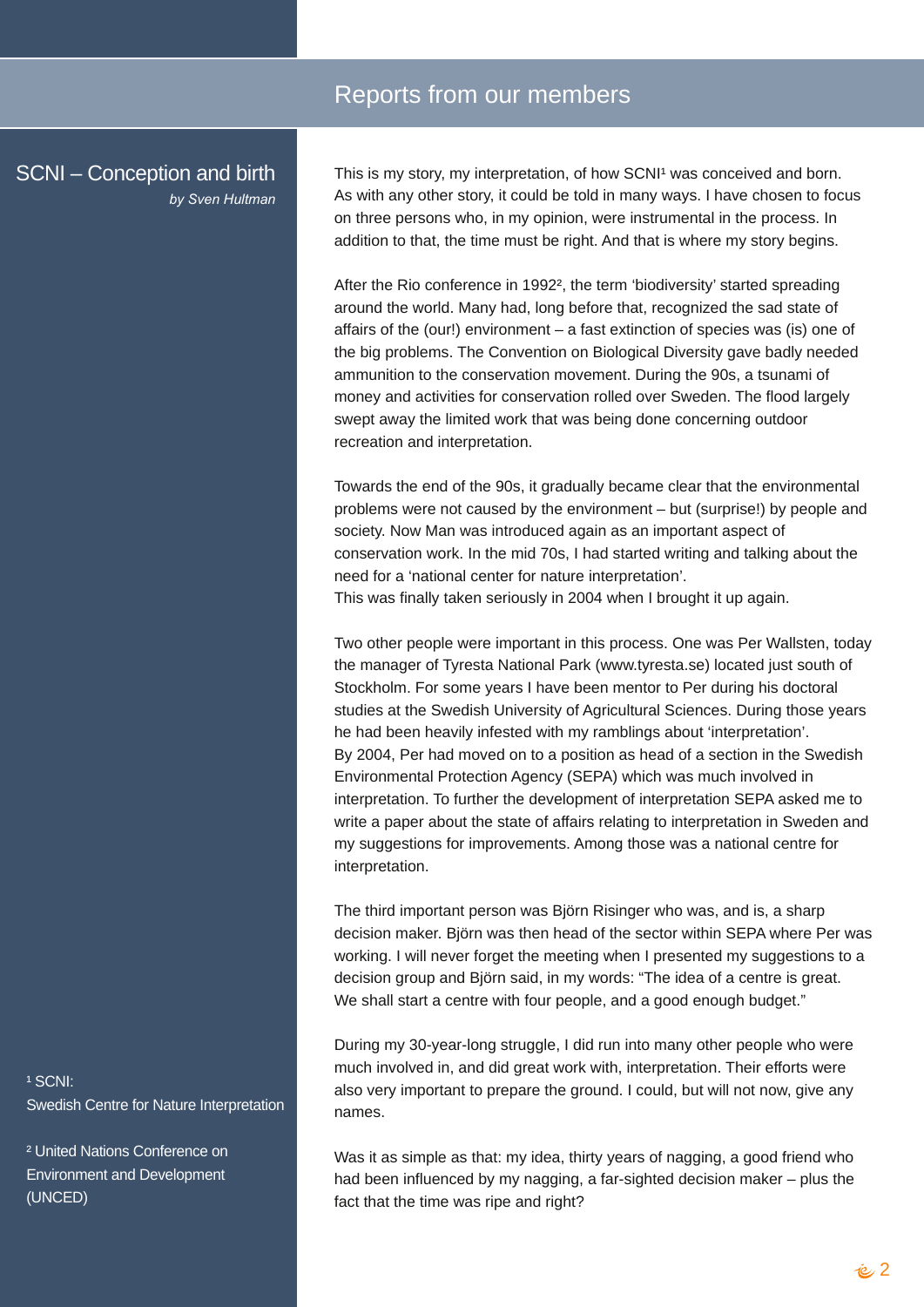Fr xog wkl v sur f hvv eh uhshdwhg Iq r wkhufr xqwulhvB Duh wkhuh ohvvr qv wr eh ohduqhgB Vr p h r i wkr vh ohvvr av duh vlp soh=lwwdnhy shr soh z lwk vwur qi z loedqq vw.eer ugahvv/ lwwdnhy wlp h/ dag wkh wlp h kdv wr eh ulj kw1

Lkdg doowkh duj xp hqw iur p wkh yhu ehj lqqlqj 1ExwhlwkhuLglg qr wp dqdj h wr j hwwkhp df ur vv wr wkh ulj kwshr soh/r ur wkhulvvxhv z huh mavwvr p xfk vwur qj hu1Mxgj h ir u| r xuvhoi\$

 $I$  lqdo $\phi$  =dj dlq Lp xvwhp skdvl}h wkdwwklv lv p  $|$  klvwr u|1 Lwz r xog +z looB, eh yhu| lqwhuhvwlqj wr khduwkh vwr u| wr og e| r wkhushr soh/ iur p r wkhuydqwdj h sr lqw1Lwp lj kwyhu| z hovr xqg gliihuhqw1Exwduulylqj dwwkh vdp h hqq=d yhu vxf f hvvixoVFQL\$Dqq wkdwlv/ diwhudood z kdwp dwhuv1

## VFQL=Z kdwlwlv/ z kdwlwgr hv

VFQLz dv hvwdedwkhg lq 533: e| wkh Vz hglvk Hqylur qp hqwdoSur whf wlr q Dj hqf | +VHSD, dqg wkh Vz hglvk Xqlyhuvlw r i Dj ulf xoxudoVf lhqf hv +VOX,1

Lw dlp Iv wr eh d p hhwlqj sodf h/d f hqwuh ir ughyhor sp hqwdqg d f r p shwhqf h uhvr xuf h ir udoo qdwxuh lqwhusuhwhuv lq Vz hghq1Lwvkr xog dovr dvvlvwVHSD lq lwzr un z lwk lqwhusuhwdwlr q1Diwhuwkh iluvwwz r 0dqg0d0kdoi | hduv/ dq hydoxdwlr q z dv gr qh1Lwkr z hg wkdwwkh jr dov kdg ehhq p r uh wkdq ixoiloobig1Wkxv/d qhz dqg volj kwo| uhylvhg dj uhhp hqwz dv p dgh ehwz hhq VHSD dqg VOX1

VFQLhp sor | v ir xushuvr qv dqg kdv d edvlf ilqdqf lqj e| VHSD1Rwkhunlqgv r i ixqglqj f dq eh r ewdlqhg iur p ydulr xv vr xuf hv1Lq Mxqh 5346/ VFQLz dv wkh qdwlr qdokr vwir uwkh z r uog f r qihuhqf h Vkdulqj r xuqdwxudodqg f xowxudokhulwdj h 0Lqwhusuhwdwlr q f dq p dnh xv f lwl}hqv r i wkh z r uog1Wkh f r qihuhqf h z dv r uj dqlvhg lq f r r shudwlr q z lwk LqwhusuhwHxur sh dqg Wkh Qdwlr qdoDvvr f ldwir q ir uLqwhusuhwdwlr q +QDL,1

Fr qwdf w z lwk wkh lqwhuqdwlr qdof r p p xqlwl r i lqwhusuhwhuv lv dovr lp sr uwdqw1 I r uwkuhh | hduv/ VFQLlv ir uwxqdwh lq kdylqj sur ihvvr uVdp Kdp iur p wkh Xqlyhuvlw| r i Lgdkr / XVD/ dv j xhvw sur ihvvr u1Klv p dlq ir f xv gxulqj wkh vwd| lq Vz hghq lv wr ghyhors d vwudwhj | ir uuhvhduf k dur xqg lqwhusuhwdwlr q1 Klv odwhvwer r n lv ehlqj wudqvodwhg lqwr Vz hglvk1

## Uhdg p r uh der [xwVFQLkhuh](http://www.slu.se/en/collaborative-centres-and-projects/swedish-centre-for-nature-interpretation)

I luvwlqwhusuhwlyh sodq lq Vz hghq111 E| ShuVr qqyln

# 111lq wkh f r qwh{ wr i sur whf whg duhd p dqdj hp hqw

With iluv wriilf ldolq whusuh with sodq lq with frqwh { wr i sur what whg duhd p dqdj hp hqwkdv uhf hqwo ehhq sur gxf hg lq Vz hghq1Lwz dv z ulwolq lq wkh sodqqlqj sur f hvv r i d qhz qdwlr qdosdun lq vr xwkhuq Vz hghq=fvqhq1Wkh f vqhq Qdwr qdoSdun f r qvww.whv r og ir uhvw ehvlgh Odnh f vqhq1 Lq vhyhudosodf hv dur xqq wkh z r uog wkhuh duh wr ov ir ulqwhusuhwlyh sodqqlqj 1 Lq Vz hghq lqwhusuhwdwlr q ir usur whf whg duhdv kdv ehhq sodqqhg ir up dq| | hduv/ exwwklv lv wkh iluvwwlp h sodqqlqj kdv ehhq gr qh xvlqj p hwkr gv ir u lqwhusuhwlyh sodqqlqj 1Wkh Vz hglvk Fhqwuh ir uQdwxuh Lqwhusuhwdwlr q +VFQL, kdv idf lowdwhg wkh z r un dv dq dvvlj qp hqwe| wkh Vz hglvk Hqylur qp hqwdo Sur whf wir q Dj hqf | +VHSD, 1

Pxf k r i r xuwkr xj kw der xwlqwhusuhwlyh sodqqlqj vwduwhg r q d vwxg| wr xuwr Vf r wodqg z khq z h f dp h lq f r qwdf wz lwk wkh lqwhusuhwlyh sodq ÕWkh Vsdun lq wkh SdunÖsuhsduhg ir uwkh Or f k Or p r qg dqg wkh Wur vvdf kv Qdwlr qdoSdun1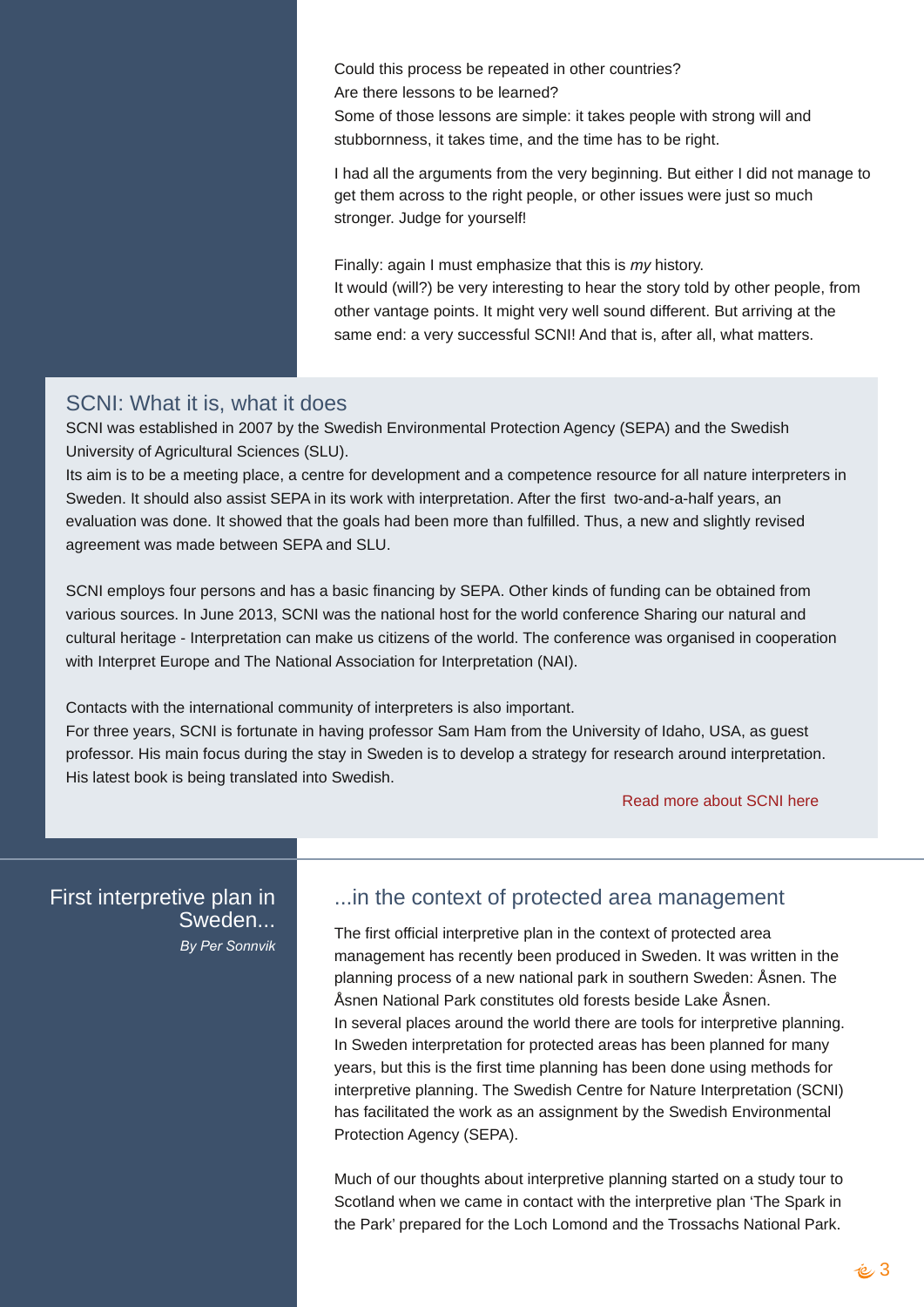|                                               | Z khq fkrrvlqj z klfk lqwhusuhwlyh sodqqlqj prghowr xvhirufvqhq Qdwlrqdo<br>Sdun/zh vhohf whg wkh 80P Prghoel Ovd Eurfkx dv dedvh1<br>With ilyh P v duh P dqdj hp hqw P dunhw/ P hvvdj h/ P hf kdqlf v dqg P hgld1<br>Dffruglgj wr wkh prghowkh ilyh Pv kdyh wr eh wdnhq lqwr dffrxqwdwdooirxu<br>vwdjhvridqlqwhusuhwlyhsodqqlqjsurfhvv=Lqirupdwlrq/Dqdojvlv/Rswlrqvdqg<br>Dfwirq1FrqwulexwirqvwrVFQLÖvzrunzlwk fyqhqzrunkdvdovrfrphiurp<br>$\tilde{D}$ Vhqvhri Sodfh $\ddot{G}$ e Modphv Fduwhuddg $\ddot{O}$ Wilqnlqj derxwl.qwhusuhwolwirq*el<br>Gdylg P dvwaw1<br>VFQLIv yhu kdss   z luk ukh vhohfung z r uniqj p r ghoiru ukh lquhusuhulyh sodq<br>ir uf vqhq Qdwr qdoSdun1Wkhuh z dv p xf k ir f xv lq lqyr oylqj or f dovwdnhkr oghw<br>rq gliihuhqwohyhov1Dfhqwudowkhphdqg vxe0wkhphvzhuhghflghg xsrq1<br>Lqwhusuhwdwir q vlwh v z lwk ir f xv r q gliihuhqwwxe Owkhp hv duh vxj j hvwhg vr dv<br>Iqwhusuhwiyh sur gxf w ir uwkh vlwhvedvhg xsrq wkh vxe Owkhphv1 |
|-----------------------------------------------|----------------------------------------------------------------------------------------------------------------------------------------------------------------------------------------------------------------------------------------------------------------------------------------------------------------------------------------------------------------------------------------------------------------------------------------------------------------------------------------------------------------------------------------------------------------------------------------------------------------------------------------------------------------------------------------------------------------------------------------------------------------------------------------------------------------------------------------------------------------------------------------------------------------------------------------------------------------------------|
|                                               | VHSD z loosuhsduh da df wir a soda edvhar a wich lawhusuhwiyh soda 1<br>With sodq z looeh sulqwing lq Vz hglvk exwz loolqf oxgh dq Hqj olvk vxp p du 1<br>Dvdiroorz 0 ks iurp wkh z run zlwk wkhlqwhusuhwlyh sodq/VFQLzloo qrz zulwhd<br>kdager rnrq krz w sodq/fragxfwdag hydoxdwh lawhusuhwdwirq dag dffhvvleldwy<br>hiir uw 11 r f xv z looeh r q sur whf whg qdw.uh duhdv/vxfk dv qdwlr qdosdunv dqg<br>qdw.uh uhvhuyhv1Wkh z r un z lwk wkh kdqger r n lv dovr dq dvvlj qp hqwe  VHSD1                                                                                                                                                                                                                                                                                                                                                                                                                                                                                |
|                                               | With duhdovrglvfxvvlrqvlq Vzhghqrqkrzw frpelqhlqwhusuhwlyhsodqv<br>ziwk dffhvvleidwy sodqv1Lq wkh zrun ziwk wkh kdqgerrn zh zioowyl wrxvh<br>h{shuhqfhviurp pruhfrxqwuhvwkdqzhkdyhehhqornlqjdwvridu1<br>Sohdvh ohwxv nqrz li   r x duh df t x dlqwhg z lwk dq  lqwhusuhwly h sodqqlqj<br>phwkrgwkdwzh vkrxognqrz ri1                                                                                                                                                                                                                                                                                                                                                                                                                                                                                                                                                                                                                                                       |
| With Ur on ril udp Iqj<br>e  Wkr wwhq Oxgz lj | With Uhdo Z rung Chduqlqj Qhwzrun/dq HX Frp hqlxv surmif wlqwurgxf hg lq with<br>qhz vohwhulq vxp p hu5346/ uhf hqwo f dp h xs z lwk lw iluvwuhvxow1                                                                                                                                                                                                                                                                                                                                                                                                                                                                                                                                                                                                                                                                                                                                                                                                                       |
|                                               | With kdqg or jr/dqg fhqwdop r ghor i with qhwzrun/fr qvlvwri<br>ilyh nh  duhdv ri dnduqlqj z klfk duh r y dqlvhg du xqg iudp hv1<br>Wikiv Iv Iqvinuhvvilaj ehfdxvh vikh Ighd ri iudphv frphv forvh wr<br>wkh lghd riwkhphv1l udphv frppxqlfdwhydoxhv1Z khqwkh<br>frj qlwyh daj xlvwJ hr y h Odnrii ghvf ulehv wkh Ighd ri Óudp Iqj<br>undowl w unyhdod ghhs wxwkOH/Kh Srowlf do Plqg/ 533; -4: 3,/<br>wklv lv uhp lqlvfhqwr i Wloghq Öl Ólqwhusuhwdwir q lv wikh uhyhodwir q ri<br>dodyihuwuxwkÔ+lqwhusuhwlqjRxuKhulwdjh/533:=66,1                                                                                                                                                                                                                                                                                                                                                                                                                                         |
|                                               | Lq UZO with fhqwdour of riiudph v z dv lqvsluhge   QWith Frpprq FdxvhÖd<br>sư nhfwuxq e  vhyhudo Eulwik QJ RÖ ghdolaj z lwk ydoxhv lq whup v ri<br>vxvwdlqdeldwy1<br>Vrphlqwhuhvwlqj olwhudwxuh rqwkdwfdqeh grzqordghg iruiuhh iurp                                                                                                                                                                                                                                                                                                                                                                                                                                                                                                                                                                                                                                                                                                                                        |
|                                               | kws=2ydoxhvdqgiudp hv1r y<br>With UZ Op r ghoz looeh suhvhqwing dwd fr qihuhqf h r q 90 Qr yhp ehulq with Qdnh<br>Glvwulfw+XN,1Lqirupdwirqderxwwklvfrqihuhqfhzlooehorfdwhgrqzzz1uzoqhwzruntuj1                                                                                                                                                                                                                                                                                                                                                                                                                                                                                                                                                                                                                                                                                                                                                                             |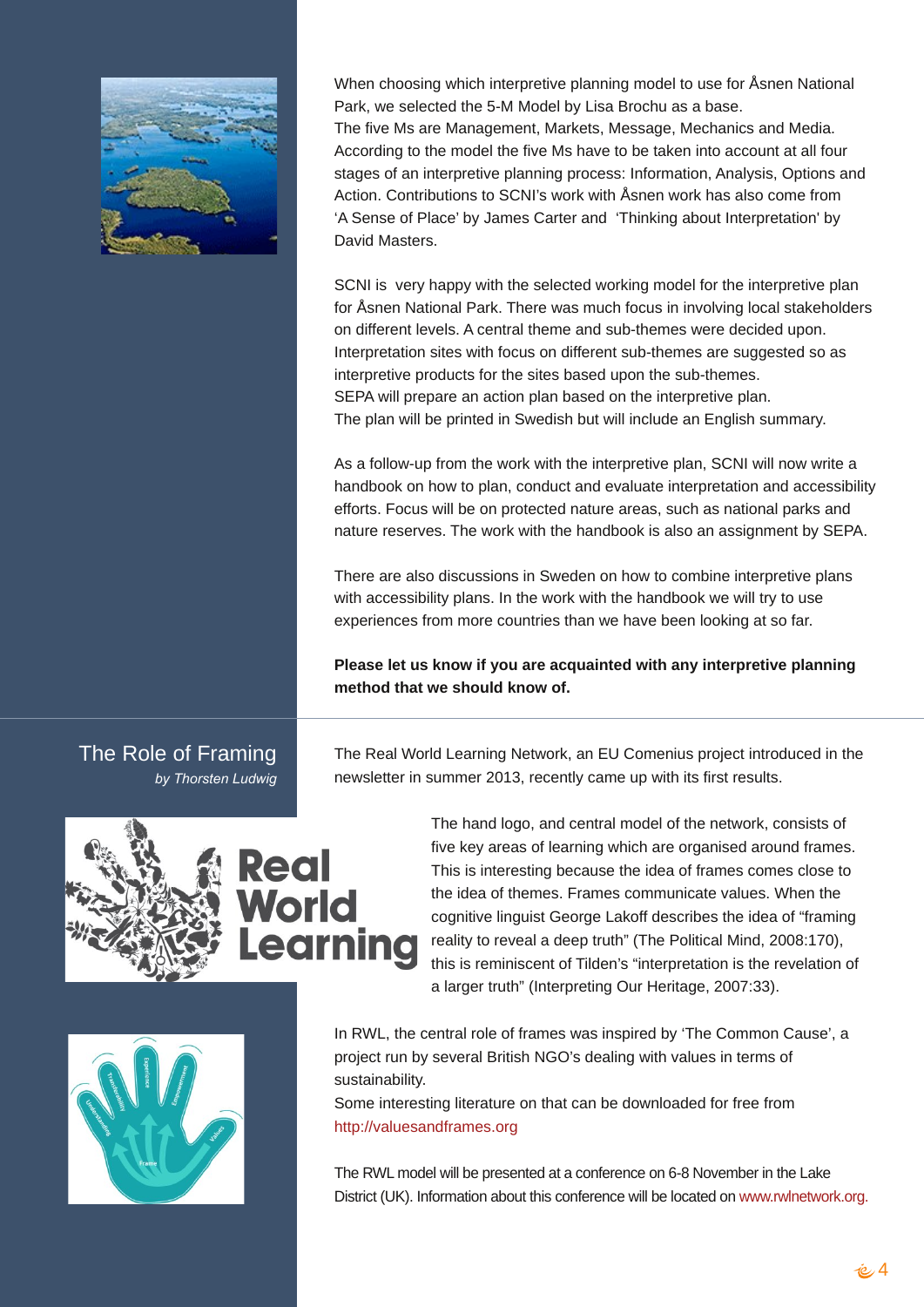# News from Zavod Parnas, **Slovenia** *by Klara Debeljak*



# Activities building the awareness of the intangible heritage, particularly the baking of 'poprtnik' bread

In this contribution, I would like to present some of our activities in the last year regarding the intangible heritage, particularly the tradition of baking poprtnik bread.

In Slovenia poprtnik' has been not only an important element of the Christmas rituals in the past (Christmas Eve, New Year's Eve and Ephipany) but it also continures to have a role in the present. Since 2013 the poprtnik baking has been included in the Slovenian register of intangible heritage and thus is recognized as an important part of Slovenian cultural heritage.



Because Zavod Parnas, an NGO working in a public interest in the field of cultural heritage, is located in the area where this tradition is especially alive, we felt it was important to take action to build awareness among the local and the wider community. In a strong collaboration with the local community representatives – volunteers, young professionals and heritage bearers – we codeveloped the following actions.

#### **The exhibition**

The exhibition took place in the Pamas Interpretation Centre in Rob on Sunday 5 January. On this day poprtnik is traditionally baked in this area. The exhibition showed the diversity of ways, poprtnik and its ornaments are made. However, with the event, we tried to be as multi-dimensional as



possible. There was an accompanying photo and archive documentation exhibition, the projection of our new film about poprtnik, a 'try to do your own ornaments' corner and also coffee and tea on offer which emphasized the social dimension of the exhibition. The volunteers, from the Parnas study group, provided visitors firsthand with information about the exhibition and local traditions.

# Networking through projects

## News from Bulgaria *by Margarita Kaisheva*

We have been invited by the Deputy Minister of the Ministry of Economy and Tourism of Bulgaria to be part of the panel of the Ministry at the International Tourism Fair on Cultural Tourism, which will be held in the ancient capital of the country, Veliko Turnovo. We will give a presentation on our Leonardo project HeriQ.

> *Margarita Kaisheva Chairperson of the Bulgarian Centre for Heritage Interpretation*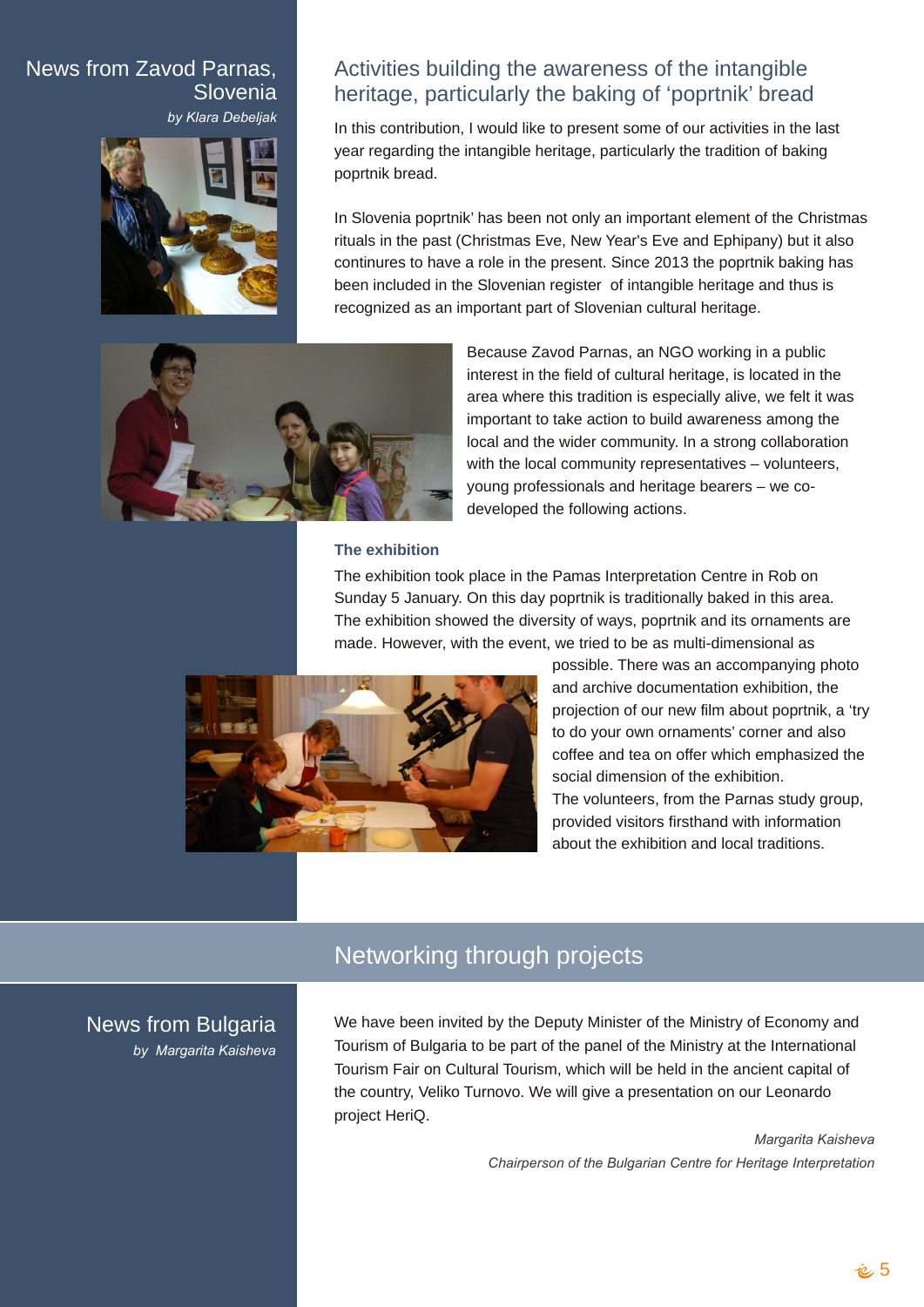Ghyhor s dqg wh vw lqir up dohqylur qp hqwdo hgxf dwr q p r gxohv lq Kxqj du| e| Dusdg Er f hq

Nlf n0r ii p hhwlqj r i wkh sur mhf w whdp lq O¡ qhexuj / Mdqxdu| 5347= Oduv Z r kohuv Ur p dad Nowwohu Slur vnd Yduj d P duh J dxhunh Daw ald Lp uh Dusdg Er f }hq

# Ghyhor s dqg whywlqir up dohqylur qp hqwdohgxf dwlr q p r gxoh lq Kxqj du

With p hwkr gror j | r i khulwdjh lqwhusuhwdwlr q lv wr gdwh olwoh ngrz q lq Kxqj du|1 Lgir up dohgxf dwir gdowr a duh davr uduhol xvhg er wk lg wich df dghp lf hgxf dwlr qdoilhog dv z hodv lq dssolhg khulwdj h p dqdj hp hqw1D p dlq uhdvr q ir u wklv lv wkh odf n r i sudf wlf h0edvhg wudlqlqj sr vvlelolwlhv dqg wkh odf n r i vwuxf wxuhg nqr z dngj h lq wkh qdwlr qdoodqj xdj h1

> Lq Mdqxdu|/ wkh Dvvr f ldwlr q r i FxowxudoKhulwdj h Pdqdj huv +DFKHP, dqg NRQ0WLNLN Lqwhusuhwlyh frqvxowdwlr q/wudlqlqj dqg hydoxdwlr q vwduwhg wr f duu| r xwd 530p r qwkv hgxf dwlr qdosur j udp lq qdwxudodqg f xowxudokhulwdj h lqwhusuhwdwlr q lq Kxqj du|1Wkh| lqwhqg wr df klhyh wz r j r dov Ñiluvwo|/ wr sr sxodul}h wkh lqwhusuhwlyh dssur dfk dp r qj sur ihvvlr qdov ghdolqj z lwk qdwxudodqg f xowxudokhulwdj h1Vhf r qgol/ wkh sur judp z loolqyr oyh df dghp lf sduwghuv lg f xuulf xod ghyhor sp hqwr q khulwdj h lqwhusuhwdwlr q1Diwhuwkh ilqlvk r i wkh sur mhf wwkhvh sduwqhuv z loo wdnh r q wkh haxf dwlr q p r gxoh la wkhlulqvwlwxwlr qv1

Lq wkh iluv w| hdu+5347, wz r wuldof r xuvhv z looeh r uj dql}hg dv sduwr i wkh sur mhf w ir u53058 sduwlf lsdqw iur phdf k wduj hwj ur xs1 Er wk z looeh khog lq Hqj olvk/ el lqwhuqdwlr qdoo| uhf r j ql}hg vf kroduv dqg h{ shuw/p hp ehuv r i LqwhusuhwHxur sh +Gu1Oduv Z r kohuv ÑJ H/ Pdwkhz Mr qhv ÑJ E,1Gxulqj wkh f r xuvhv/ vp do lqwhusuhwlyh sur mhf w z loo eh ghyhor shg e| wkh sduwlf lsdqw/z klfk f dq eh gluhf wo dssolhg lq wkhluz r un diwhuz dugv1Wkh uhvxowr i wkh sur judp z looeh sxeolvkhg ri wkh iluvwKxqj duldq kdqger r n r q khulwdj h lqwhusuhwdwlr q1Wklv sxeolf dwlr q z lo dovr lp sur yh wkh vnlov dqg wkh xqghuvwdqglqj r i sur ihvvlr qdov/ r shqlqj qhz kr u}r qv dqg r ssr uw.qlw.hv ir ughyhor sp hqwlq suhvhqwdwlr q r i qdw.udodqg f xowxudokhulwdj h1Odvw/ exwqr wohdvw/ DFKHP dlp v wr exlog dqg vwlp xodwh d sur ihvvlr qdof r p p xqlw/ z klf k z looshuvlvwdv sodwir up ir uvkdulqi nqr z ohqi h dqq lghdv gxulqi dqq diwhuwkh sur judp 1Wr idf lowdwh wklv surf hvv DFKHP z loo ghyhors d z he sodwir up 1

## Der xwDFKHP

With Dvvr fldwir q r i Fxoxxudo Khulwdih Pdqihuv z dv ir xqghg lq 5345 e $\mid$   $\mid$  r xqi sur ihvvlr qdov df wh lq wkh ilhogv r i f xowxudodqg qdwxudokhulwdj h

p dqdj hp hqwdf ur vv Kxqj du 1Rxuedf nj ur xqg ydulhv iur p duf kdhr or j |/ duf klwhf wxuh/klvwr u| dqg duwklvwr u| wr hwkqr judskl/hgxf dwlr q/ odz/hf r qr p lf v/ shadir ildag odqayfdsh duf klwhf wxuh1Wkh dlp riwkh dvvr fldwlr q ly wr exlog d sodwir up ir usur ihvvlr qdov r i gliihuhqwduhdv lqyr oyhg lq khulwdj h p dqdj hp hqw dqg suhvhuydwir q lq Kxqj du|/ j lylqj wkhp r ssr uw qlw| qr wr qol wr ohduq iur p hdf k r wkhudqq z r un z lwk hdf k r wkhuexwy x s r uwlqi wklv s u f hvv z lwk ydvw lqwhuqdwlr qdoqhwz r un dqg h{ shuwlah  $z$  z z 1khulwdj hp dqdj hu1kx

## Der xwNRQ0WNI

NRQ0WLNLN Lqwhusuhwlyh frqvxowdwlr q/ wudlqlqi dqq hydoxdwlr q h{lvw vlqf h 5339 dqg kdv vshf ldd}hg lq ghyhor slqj dqg lp sohp hqwlqj h{ shulhqf hv z lwk ylvlwr uv z kr f r p h wr lawhusuhwl h vlwhv1Rxuf olhaw duh sur whf wha duhdv/ $\frac{1}{r}$ r r v/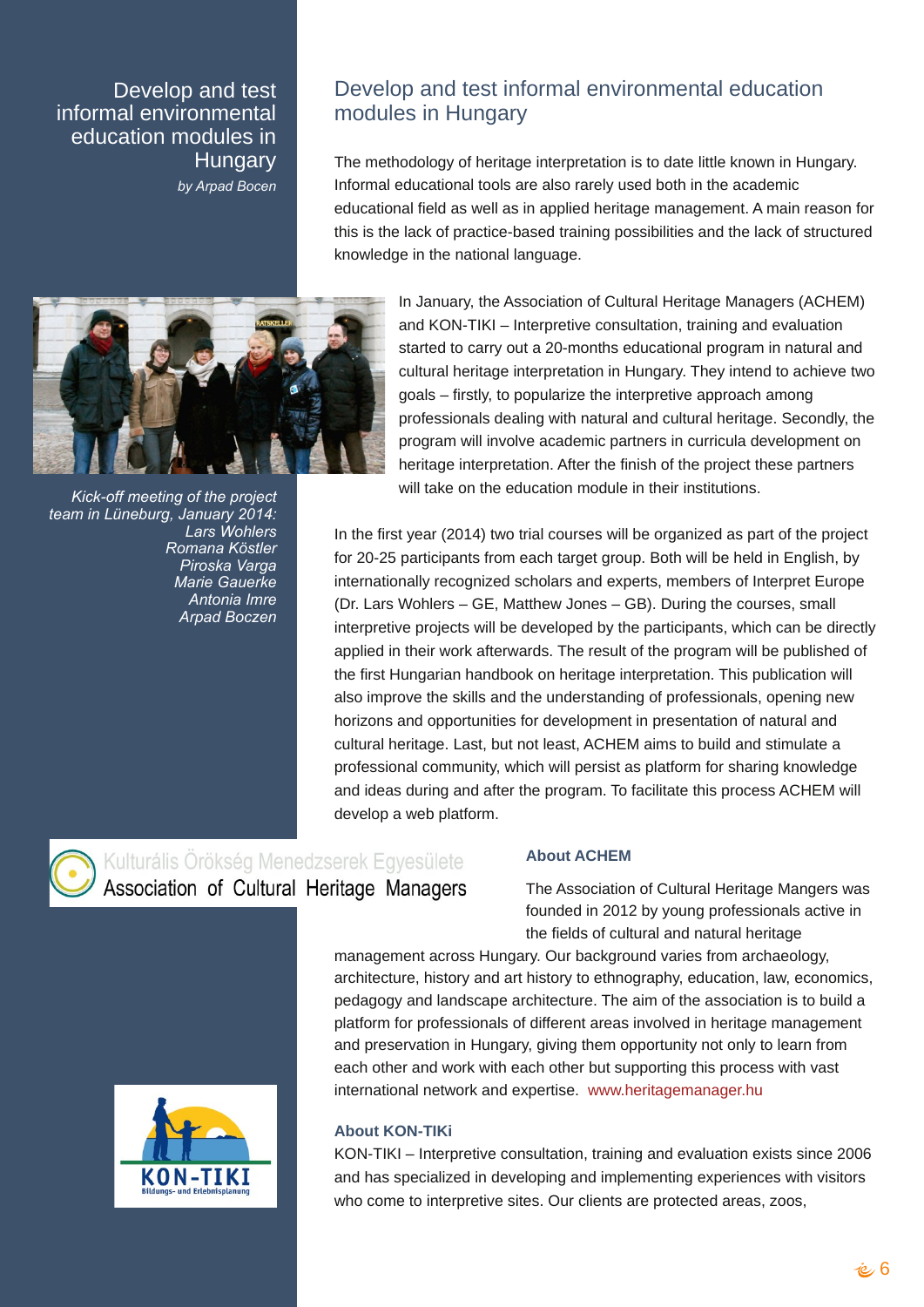p xvhxp v/ wkhp h sdunv/ hqylur qp hqwdor y dql}dwir qv/klvwruf dovlwhv hwf1Rxu fr uh fr p shwhaf lhy duh lawhusuhwiyh sodaalaj / wollalaj v daa ylylwru ywglhy 1 Vr iduzh kdyh ehha z r unlaj ir up r uh wkda kdoiadigr } ha Hxurshda f r x q wihv doo r yhuwkh fr gwlghgwl

Uhihulgi w WkruKh| hugdkovidprxvh{shglwrqzlwk wkh Nrq0/Whl0.diwlq 4<7:/rxuylvlrqlvfrqqhqvhgiurp wkhiroorzlqjvwhqjwkv=h{shuhqfh0 r uhqwhg/srzhuixow Olgarydwyh/whdp Ovsluwhg/hfrgrplfdodgg lpdjlgdwyh z lwk uhvr xuf hv dqg/r i fr xuvh/edvhgr q vf lhqwilf h{shuwth1z z z 1nr q0whl1hx

With sur mif wiv vxssr wing el Ghxwf kh Exqghvvwwwqj Xp z howHGEX N  $g$ ex  $g$ h, 1P r uh lgir up dwr g z lobeh dydlodeon r g r xuz hevly wr r g1

# Sduahu Vhduf k

## 5348 0Wkh Hxu shdq | hdu r i LqgxvwldoKhuwdj h

Rq 4< Rf wehu5346/ wkh Hxurshdq Sduddp hqwdj uhhg rq wkh qhz Fuhdwlyh Hxu sh Su judp p h/z klfk z loothsolfh wkh Fxoxuh Su judp p h +533305346,1 Z lwk dexgihwri Ü4179 eloolrg ryhuwkh gh{wwhyhg | hduv/wkh ghz surjudpph zloosur yigh derr vwir uwkh fxow.udodgg fuhdwiyh vhfwru/lqfoxglqj khulwdjh1

With Hxurshdal hahudwir a ri Dvvrfldwir av ri Laaxvwddodga WhikalidoKhuwdih +HOI DLWK, qrz kdv d sdj h z khuh r qh f dq sr vwd vhduf k ir usduwqhuvklsv/ ir u sur mf w w vwduwig ruehlgj fdulhg r xwig 5348 z kifk kiv Hxurshdg Lggxvwido dgg VMf kglf doKhuwdi h \ hdul

Vhh dovr rxurwkhusdihvrg 5348 Ñfolfnig wich uj kwfroxp girughwollow

# **Hyhqw**

Lawhus un working Qr z

z lwk Mdp hv Fdumudqg Vxvdq Furvv

## Yhaxh daa adww

Sodv Wdg | Ez of k/ wkh Vgr z gr gld Qdwr gdoSdun vwg | f hgwh/ Z dohv/ XN1 5 N8 Mkgh 5347

## **Volvor**

Molphy Foluwhudgg Vxvdg Furvv/Ihoorzy rivkh Dvvrfldvurg iru Khulwoljh Lavinus unvolvir q

## Fr x wh Ghvf ds wr q

Willy fr x wh Iv d sudf wifdodgg vwlp xodwigill gwr gxf wir gwr Igwhusuh wdwir g sødaglaj 1 lwz loporn dwkrz lawhusuhwolwira fda phhwrujdalydwiray Örenhfwlyn dv z hoddv vdwillgj wich ghp dagv ri ylvlwruw la wich 54 vwf haws ul 1

## Remf wwhy

Khos | r x p dnh uhddwwlf/sudfwlfdosodgy wr lgwhusuhwl r xuvlwh r u frochfwlrg1 Xgghuvudgg z kdwp r wydwh ylvlwru wr khuludi h vlwhv/dgg krz lgwhusuhwdwirg f da vdwil dag lawnuwwkhp 1

Sodq lqwhusuhwdwir q wkdwp hhw | r xuexvlqhvv dqg ilqdqf ldor emnf wyhv1 Orrndwich srungvidorighz phgld dag vrfldoghuz runlaj/dag dwikrz wich f da eh lavhi udvha z lvk wudalvkr adovhi kalt xhv1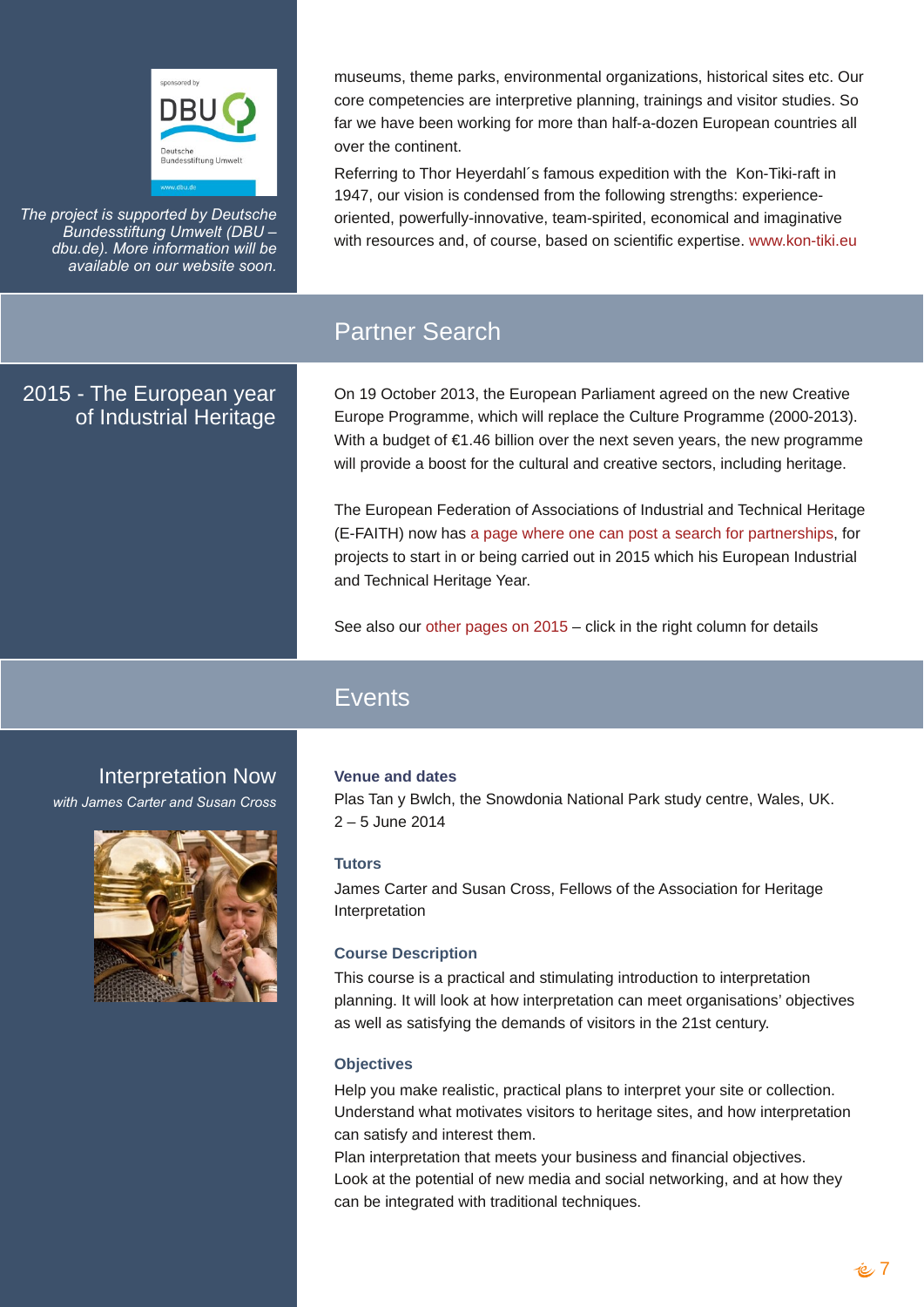|                                                  | Glvfxvv   rxuqhhgvzlwk wzrriwkh XNÖ ohdglqj lqwhusuhwdwirq h{shuw<br>H{sorthwkhurohrifthdwlyhlqsxwwrlqwhusuhwdwlrq1<br>Z kr Iv Iwir uB<br>Dq rqh uhvsrqvlednirulqvlausuhwlqjqdwsudodqgfxoxudokhulwdjhvlwhvdqg<br>z krąh hgy wrjxlgh wkh z r un riwkhlur yjdqlvdwirq/rwkhu vwdiirufrqwudfwruv 1<br>Wilv fr x wh z looj lyh   r x FSG f uhglw/z klfk   r x f dq x vh w z dugv l x oo<br>Php ehuvkls rivkh Dvvrfldvirg ir u Khulvoljh Lgvhusuhvolvirg1<br>Errnlqj dqg pruh lqirup dwirq<br>Ir uixukhughwallov dqg er rnlqj ylvlwwkh Sodv Volq   Ez of k z hevlwh 1<br>Ir up ruhlqirup dwirq frqwdfwwkh wxwruv=<br>Mdp hv Fduwhu=rdp hvC rdp hvf duwhuff f<br>Vxvdq Fu vv=vxvdqC who modo ffr tkn                                                                    |
|--------------------------------------------------|------------------------------------------------------------------------------------------------------------------------------------------------------------------------------------------------------------------------------------------------------------------------------------------------------------------------------------------------------------------------------------------------------------------------------------------------------------------------------------------------------------------------------------------------------------------------------------------------------------------------------------------------------------------------------------------------------------------------------------------------------------------|
| Lawhusut which is a h<br>f r gihungf h 5347      | Khulvelj h Lqvhusuhvelvvrq dqg Wyxulvp 0<br>Hqkdqflqj wkh wrxulvwt h{shulhqfhdqgehqhilwlqj krvwfrppxqlwlhv<br>Vdw.ugd  43 w Wkhvgd  46 Pd  5347 dwSup r #whq/ Furdwid<br>Pr uh lgir up dwir q                                                                                                                                                                                                                                                                                                                                                                                                                                                                                                                                                                    |
| W <sub>z</sub> r f r xwhv<br>z lwk M kq Yhyhund  | Lqwhusuhwyh PdvwhuSodqqlqj<br>5 <dsuon5 5347<br="" pd ="">Fundwigj Qhz Dxglhqf hv dqg nhhslqj rog rqhv frp lqj edfn NP dunhwigj<br/>ir ulgwhusuhwyh2khulwdjh vlwhv dqg dwudf whr qv1<br/>608 Vhswhp ehu5347<br/>I rufrxwh uhj lvwudwir q dqg p dwhuldov frqwulfwwkh frxwh p dqj hudw<br/>Sodv Volq   Ez of k=Ehwk FoxhuC hu  ul0qsd1jry1xn<br/>Fr x wh Lqvwxf wru=mydlqwhusC droff rp</dsuon5>                                                                                                                                                                                                                                                                                                                                                                   |
| DKLf r gihungf h 5347<br>57% w 59% Vhswhpehu5347 | Vdyh wkh gdwhv=57wk wr 59wk Vhswhpehu<br>Suf hv duh ehlqj khog dw5346 udwhv<br>Milq DKL wklv   hdulq Pdqf khv whuir ulw dqqxdof r qihuhqf hw eh khog dwwkh<br>ir xu0vwduSdun Lqq Krwholq wkh khduwr i wkh flw 1Ryhuwkuhh gd  v/zhzlooeh<br>h{sorulqj wkh duwrifrppxqlfdwlqj hprwtqvdqgfkdoohqjlqj vxemhfw/<br>hvshfldoo  srljqdqwzlwk wkhfrpphprudwiqriZruog ZduRqh1Zhzlookhdu<br>iurp ohdglqj lqgxvwo  h{shuw dqg wkh frqihuhqfh zloolqfoxgh d pl{wauh ri<br>z runvkrsv/wdonv/d vhulhv rivlwh ylvlw dqg sohqw  rirssruw.qlwlhviru<br>qhwzrunlqj zlwkihoorz surih vvlrqdov 11 xooghwollov zlooeh dydlodeoh vrrq1<br>Zk   qrwj hwlqyrgyhgBli   rxzrxog olnh wrsuhvhqwd sdshuruduh lqwhuhvwlng lq<br>dgyhulwlqjrssruwqlvlhvsdndvhfrqwdfwUxwkfrqihuhqfhCdkltrujtkn1 |